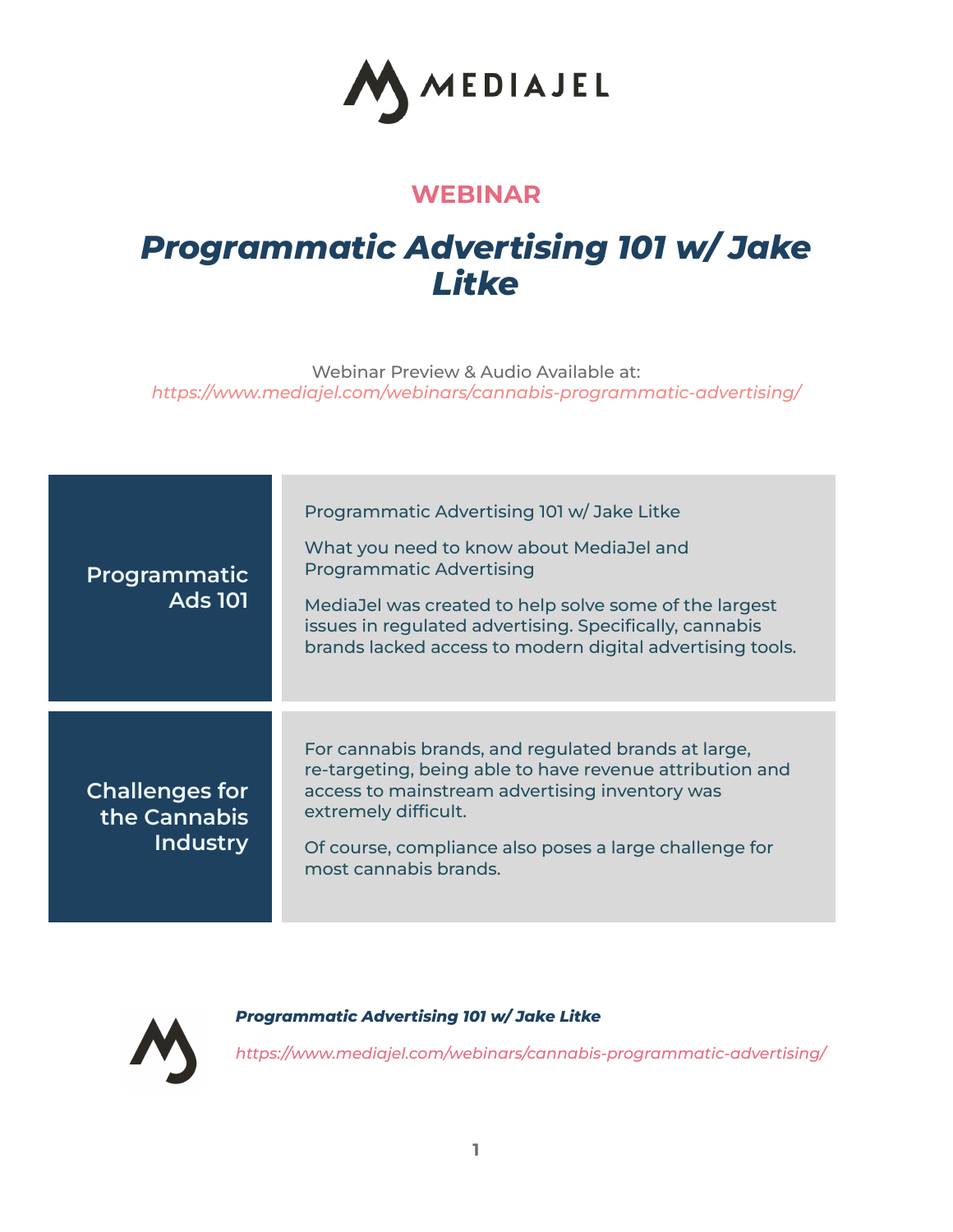

| Programmatic<br><b>Ads Can Help</b>            | We really want to allow the cannabis industry to advertise<br>the same way that the CBD industry does, and one of the<br>ways we can do that is through programmatic advertising.                                                                                                                                                                                         |
|------------------------------------------------|---------------------------------------------------------------------------------------------------------------------------------------------------------------------------------------------------------------------------------------------------------------------------------------------------------------------------------------------------------------------------|
| What is<br>Programmatic<br><b>Advertising?</b> | Programmatic advertising is the process of buying up<br>audiences that our advertisers can benefit from being<br>exposed to directly, the impressions are being made<br>available in an auction format, similar to the stock market.<br>These impressions allow advertisers to reach the right<br>audiences, at the right time, in a way that is completely<br>compliant. |
| <b>Why MediaJel?</b>                           | We have the largest set of inventory for cannabis<br>approved advertising. So all of the publishers that we<br>work with know and understand the rules, so we don't<br>ever did campaign shut down because everything we're<br>doing it's completely aboveboard.                                                                                                          |

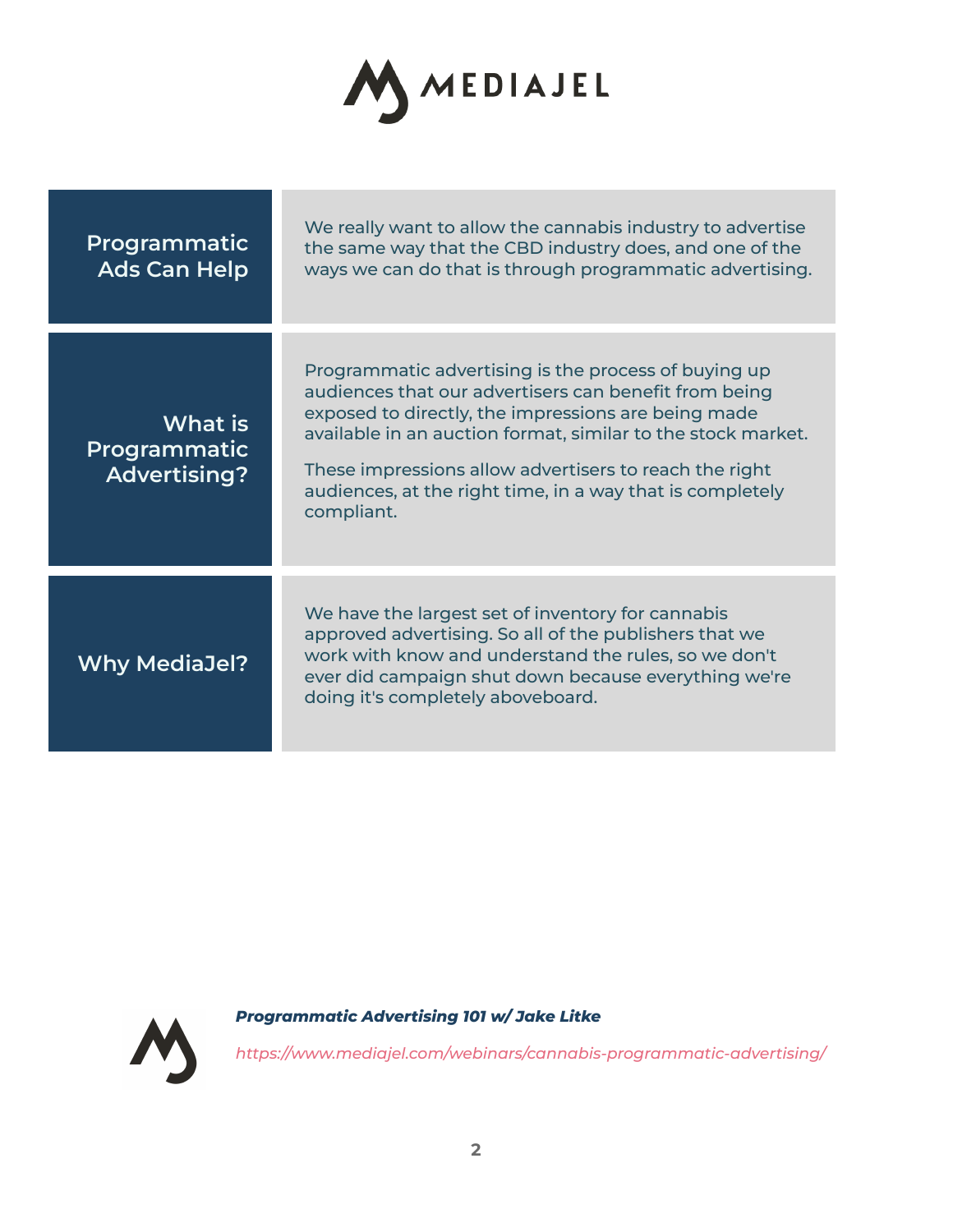

| How Do<br>Programmatic<br>Ads Work in<br>the Real<br>World? | So, what would be an example of a way cannabis<br>businesses can get your ads in front of the right<br>audience?                                                                                                                                                                        |
|-------------------------------------------------------------|-----------------------------------------------------------------------------------------------------------------------------------------------------------------------------------------------------------------------------------------------------------------------------------------|
|                                                             | We've got a whole bunch of tools and we use them for<br>different things, but some real clear examples would be<br>using geospatial data.                                                                                                                                               |
|                                                             | We have an arch amount of data that comes from people<br>that have opted into share their information, you know<br>through 10s of thousands of different applications.                                                                                                                  |
|                                                             | So there's opt in audiences, but we can do things like drop<br>polygons around all the dispensaries in a given market.<br>This data can easily be used for re-targeting, and of<br>course, improving marketing strategy.                                                                |
| <b>Meeting You</b><br>Where You're<br>At                    | You know, we say that we operate primarily in the US, we                                                                                                                                                                                                                                |
|                                                             | do work with some advertisers in Canada and Puerto Rico.<br>Every state is very different, even down to how you get an<br>ad approved, you know we have generally mastered trust<br>with our publishers. They know the ads that we're going<br>to put on their sites are safe for them. |

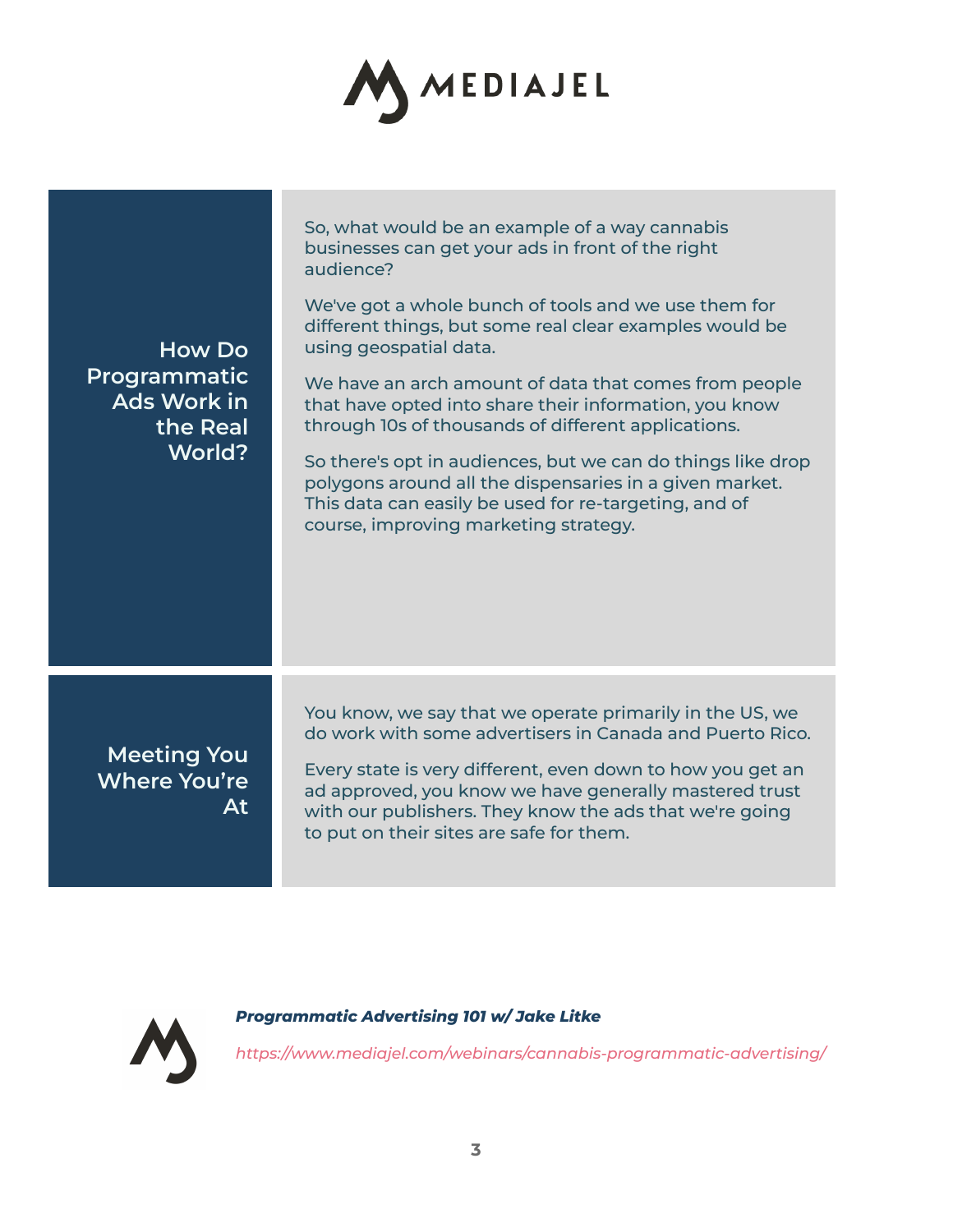

| <b>How Long Does</b><br>It Take To See<br><b>Results?</b> | How long should people wait before they can really make<br>a decision on the success of their campaign?<br>When we start off we usually set up a campaign on a 90<br>day flight, and we typically see success in that time. That<br>gives us time to learn. We usually recommend scaling the<br>budget up over time, each brand is going to connect with<br>a different audience and different publishers work better<br>in different regions or work better so we'll set up<br>campaigns usually with a few different tactics, will have a<br>prospecting line item, which is something that's going to<br>be sort of a general area.<br>We will make some educated guesses on specific<br>audience types, that we want like I said the geospatial<br>stuff or we think that purchasers of this particular type of<br>product our visitors to these types of venues are going to<br>be likely buyers-and we're pretty good at that.<br>Although we are always surprised, with the data right, I<br>mean it's test and learn with this stuff you, you want to<br>cast a wide net and then have some precision tactics as<br>well, but the wide net will unearth data points that you<br>will be surprised by almost every time.<br>Then we can start to focus things on those specific things<br>that are converting best. |
|-----------------------------------------------------------|----------------------------------------------------------------------------------------------------------------------------------------------------------------------------------------------------------------------------------------------------------------------------------------------------------------------------------------------------------------------------------------------------------------------------------------------------------------------------------------------------------------------------------------------------------------------------------------------------------------------------------------------------------------------------------------------------------------------------------------------------------------------------------------------------------------------------------------------------------------------------------------------------------------------------------------------------------------------------------------------------------------------------------------------------------------------------------------------------------------------------------------------------------------------------------------------------------------------------------------------------------------------------------------------------------------------------|
|                                                           |                                                                                                                                                                                                                                                                                                                                                                                                                                                                                                                                                                                                                                                                                                                                                                                                                                                                                                                                                                                                                                                                                                                                                                                                                                                                                                                            |
| <b>Why Choose</b><br>Us?                                  | We are, we are a channel to help you tell your story to<br>consumers, we are not your storyteller you are your<br>storyteller it's your brand.                                                                                                                                                                                                                                                                                                                                                                                                                                                                                                                                                                                                                                                                                                                                                                                                                                                                                                                                                                                                                                                                                                                                                                             |